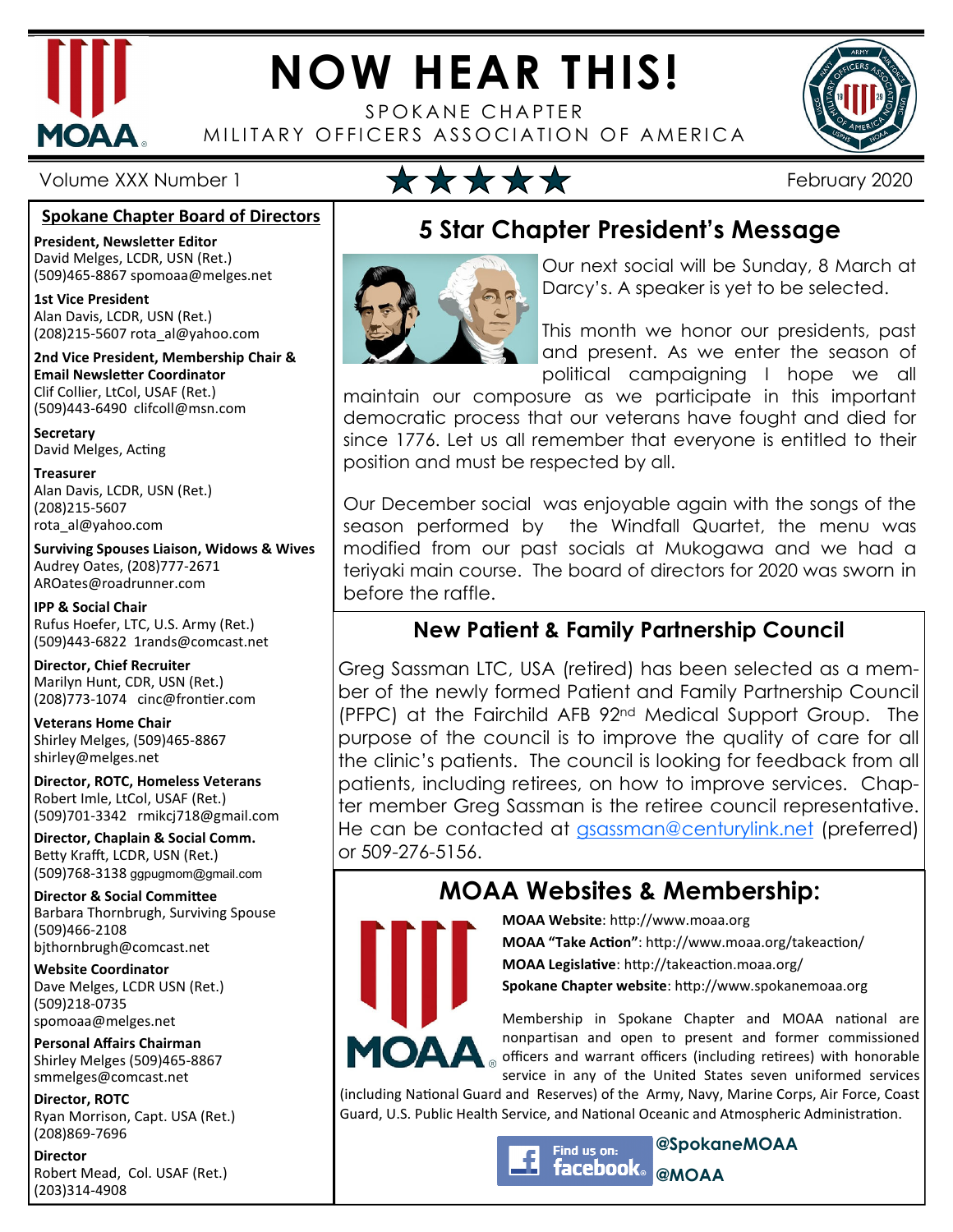

Board of Directors for 2020

## **Hats Off To:**

| <b>Recruiter</b>    | <b>Chapter</b> | <b>MOAA</b> |
|---------------------|----------------|-------------|
| <b>Jon Hall</b>     | 0              | $\mathbf 2$ |
| <b>Marilyn Hunt</b> | $\mathbf 2$    | 12          |
| Dave Melges         | 0              | 13          |
| <b>Hugh Smith</b>   | 1 (self)       | 1 (self)    |
| <b>Dale Wilson</b>  | 1 (self)       | 1 (self)    |
| <b>Bob Imle</b>     | 0              | 3           |
| 2019 Total          | 3              | 32          |

## **Chapter Scoreboard 2019**

#### **JROTC Scholarship Funds (as of 1/1/2020) \$727**

Legislative Letters, Postcards, & Emails (as of 1/1/2020): **1307** 2018 Total: **1131** 

#### **2019 Raffles**:

- MAR: Meals on Wheels-**\$150** APR: MOAA Scholarship-**\$180** JUN: Union Gospel Mission-**\$205**
- 
- SEP: Widows & Wives Wreaths Across America **\$128**
- OCT: Spokane Veterans Home **\$165**
- DEC: COL Spady Koyama JROTC Scholarships **\$270**

### **Widows & Wives**:

Homeless Vets **\$485.00, & 6110 items** delivered, including canned meat, peanut butter, canned fruit, cookies, personal hygiene products and white T-shirts.

#### Spokane Veterans Home: **\$120.00 & 3016 items**  delivered, including AA batteries, stocking caps, latch hook kits, acrylic paints, paint brushes, glitter, twist up

crayons, ornament kits, calendars, magazines, adult coloring books, colored pencils, unfinished wood craft projects, bird seed, and disposable razors.

Meals on Wheels **\$270.00** 

Wreaths Across America **\$675.00 (84 Wreaths)** 

Christ Kitchen **\$100.00**

## **Free Legal Assistance for Washington Veterans**

Washington's **Office of Military and Veteran Legal Assistance** (OMVLA) announced a centralized calendar of upcoming free legal aid clinics across Washington. These events are coordinated with community partners, providing qualifying military personnel and veterans with free assistance for a range of civil legal issues.



The legal clinic schedule consolidates six months of events from multiple organizations at locations around the state. The schedule is available online at https://www.atg.wa.gov/calendartest#services. OMVLA created the coordinated calendar of events and opportunities so military service members and veterans have easy access to information about how to find legal help and resources. The calendar covers the first six months of 2020 and will be updated as more events are scheduled.

The OMVLA website also features educational resources on laws that offer protections and benefits to military service members and veterans. Legal professionals interested in volunteer opportunities can also find information on how to sign up to serve the state's military and veteran families.

Legal assistance is consistently identified as a top unmet need of veterans, with the Legal Services Corporation recently estimating that over 70 percent of households with veterans or military personnel experience at least one civil legal problem every year. While such problems can be similar to those faced by the general population, military service members and veterans can also experience legal challenges that are the result of or complicated by their military service.

**NOW HEAR THIS!** *Is published at least 6 times per year by the Spokane Chapter, Military Officers Association of America, P O Box 466, Veradale WA 99037. Editor: David Melges, spomoaa@melges.net, (509)218-0735. Advertising limited to members/spouses only. No subject matter that would preclude non-profit mailing.*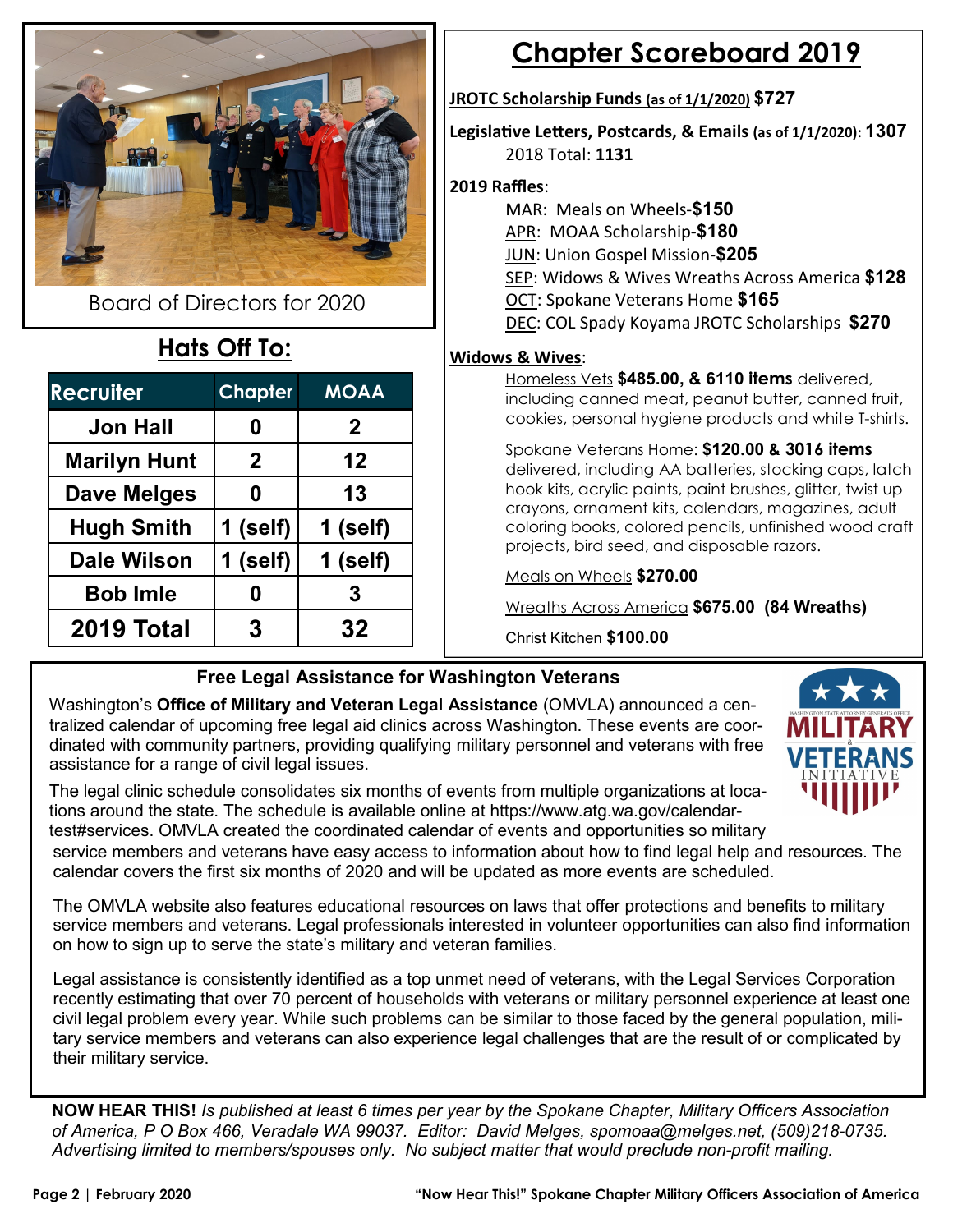### **Upcoming Events of Interest**

**Wednesdays, 0800-0845** *Coffee and Comradery* at the Mann-Grandstaff VA, 2nd floor Room C223. Contact Kari Tabino (509)434-7657 for more information.

**Tuesdays, 0900-1100; Wednesdays 1500-1700; Thursdays 1000-1200, Vietnam Veterans Wellness Groups** at the Spokane Vet Center, 13109 E. Mirabeau Parkway, Spokane Valley. Weekly Vietnam Veterans Wellness Group meetings focus on coping with real readjustment issues, stress, civilian life after serving in combat, functioning in society, etc. Veterans will need to complete an intake assessment to attend. Contact Andrea at (509)893-5792 or (509)444-8397 to make an intake appointment; DD-214 is required.

**25 February, 24 March 1530-1730 Family & Friends CPR and Stop the Bleed Class** at the Mann-Grandstaff VA. Learn basic CPR skills, choking relief, AED operation and basic bleeding control (no CPR card will be issued). Free for veterans, their family members, caregivers, or friends (children over 12 years old please). Space is limited . Call Kari at (509)434-7657 to register.

**14 March Disabled Veterans Snowmobile Ride** at McCall Campground & RV Park, 190 Krahn Lane, McCall, Idaho. Disabled veterans who are rated 30% disabled or more are invited on an all-expenses paid snowmobile ride in McCall. Includes personal riding coach, lunch and snowmobile. Veterans will be selected on a first-come basis. To sign up or volunteer, call Josh at (208)422-1054 by 6 March.

### **Stamps, Cards, Gifts for Spokane Veterans Home**

Residents at the Washington State Spokane Veterans Home would appreciate used IPods, postage stamps, hair brushes, reading glasses, CDs, wall clocks with large numbers, plastic tube type hangers, unused greeting cards for birthdays, anniversary, sympathy etc., craft items, magazines, and new military hats of Army, DVD or Blue Ray movies, 3M Command hooks all sizes, baking mixes brownies, cookies, etc., travel type neck pillows, body wash. If you could donate any of these items, please call Shirley Melges at 509-465-8867 or give them to her at the next chapter social.

#### **Homeless Veterans Donations**

Canned meat, snack size chips, fruit cups or easy open cans, Spam, protein bars, full size hygiene items, XL white t-shirts

### **Support Renaming Highway 902 to** *Gold Star Memorial Highway*

 The Director of the Washington State Veterans Cemetery in Medical Lake is joining the Eastern Washington Veterans Task Force in requesting support from community and veteran organizations in Eastern Washington and North Idaho to rename Washington State Route 902 (SR902) to the Gold Star Memorial Highway.



 The term Gold Star derives its origin from WWI when mothers of service members lost during the war came together to support one another in their grief. These families hung gold stars in the windows of their homes.

 Several individuals interred at Washington State Veterans Cemetery lost their lives during service in the military. If approved, this proposal would honor those individual and recognize surviving families as they travel to the Washington State Veterans Cemetery on this highway.

 SR 902 is 12.36 miles long and begins at exit 264 where it travels northwesterly and passes Lakeland Village, then through Medical Lake before turning east at Brooks Road and continuing northeast before intersecting I-90 at exit 272.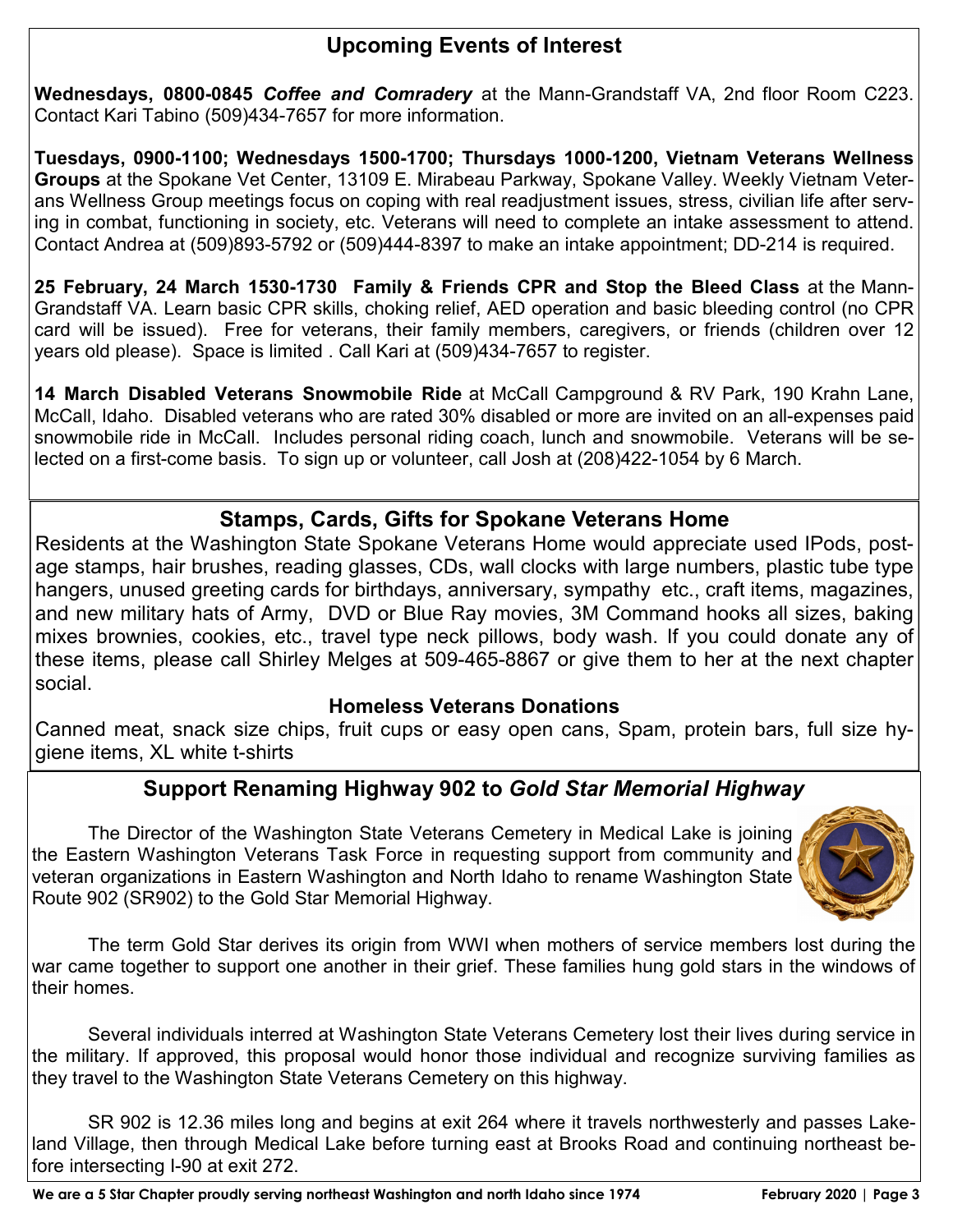## **LEGISLATIVE ACTION REPORT**



#### **Key Bills being considered by Congress**

Show your support for these bills by going to http://takeaction.moaa.org/?0 Our chapter designation is *WA07,* which will be useful when using the MOAA website.

#### **HOUSE 333**

A bill to amend title 10, United States Code, to permit retired members of the Armed Forces who have a service-connected disability rated less than 50 percent to receive concurrent payment of both retired pay and veterans' disability compensation, to extend eligibility for concurrent receipt to chapter 61 disability retirees with less than 20 years of service, and for other purposes.

#### **SENATE 2216**

A bill to require the Secretary of Veterans Affairs to formally recognize caregivers of veterans, notify veterans and caregivers of clinical determinations relating to eligibility for caregiver programs, and temporarily extend benefits for veterans who are determined ineligible for the family caregiver program, and for other purposes.

#### **HOUSE 413**

A bill to amend the Internal Revenue Code of 1986 to allow the work opportunity credit to small Businesses which hire individuals who are members of the Ready Reserve or National Guard, and for other purposes.

#### **HOUSE 847**

A bill to provide interim appropriations for the Coast Guard Retired Serviceman's Family Protection and Survivor Benefits Plans for each fiscal year after fiscal year 2018, and for other purposes.

#### **SENATE 21**

A bill making continuing appropriations for Coast Guard pay in the event of an appropriations act expired prior to the enactment of new appropriations (official title to be confirmed).

#### **SENATE2981**

A bill to reauthorize and amend the National Oceanic and Atmospheric Administration Commissioned Officer Corps Act of 2002, and for other purposes.

#### **HOUSE 2406**

A bill to amend the National Oceanic and Atmospheric Administration Commissioned Officer Corps Act of 2002 to make certain changes to the National Oceanic and Atmospheric Administration's commissioned officer corps, and for other purposes.

## **Legislative Contacts**

**President Donald Trump**  The White House 1600 Pennsylvania Ave. Washington DC 20500

### **Washington**

#### **Senator Patty Murray**

United States Senate 10 North Post St, Suite 600 Spokane WA 99201 (509)624-9515 Fax (509)624-9561

#### **Senator Maria Cantwell**

United States Senate 920 W. Riverside, Suite 697 Spokane WA 99201 (509)353-2507 Fax (509)353-2547

#### **Representative Cathy McMorris Rodgers**

United States House of **Representatives** 10 N. Post St, 6th floor Spokane WA 99201 (509)353-2374 Fax (509)352-2412

### **Idaho**

**Senator Mike Crapo** United States Senate 610 W. Hubbard, Suite 209 Coeur d'Alene ID 83814 (208)664-5490 Fax (208)664-0889

#### **Senator Jim Risch**

United States Senate 610 W. Hubbard, Suite 213 Coeur d'Alene ID 83814 (208)667-6130 Fax (208)765-1743

#### **Representative Russ Fulcher**

United States House of **Representatives** 1250 Ironwood Dr. Ste. 241 Coeur d'Alene ID 83814 (208)667-0127 Fax: (208)667-0310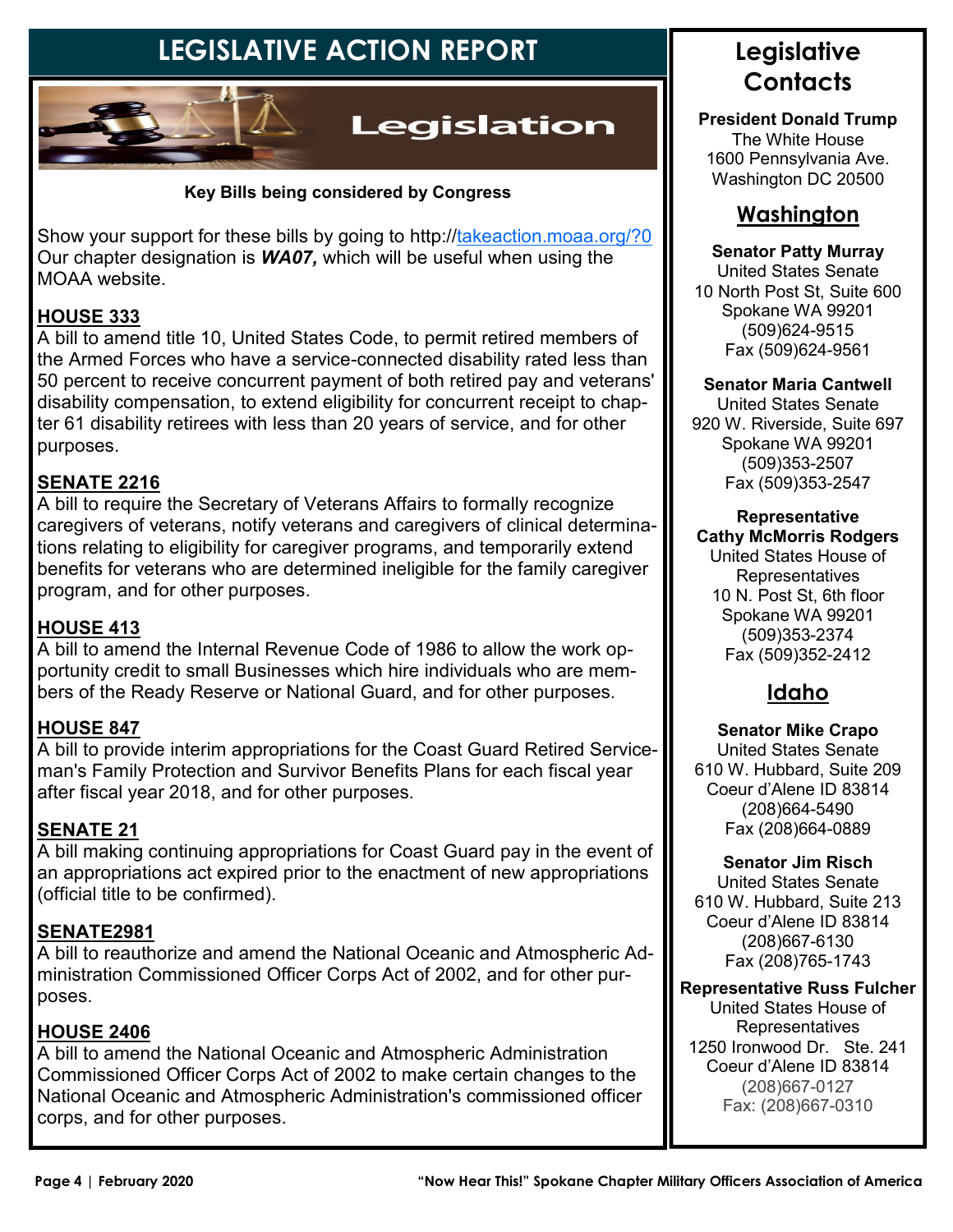| <b>Spokane MOAA Chapter Widows &amp; Wives Group Calendar of Events</b> |                                                                                          |                       |                       |  |  |
|-------------------------------------------------------------------------|------------------------------------------------------------------------------------------|-----------------------|-----------------------|--|--|
| <b>Date</b>                                                             | <b>Where</b>                                                                             | <b>Hostess</b>        | <b>Hostess' Phone</b> |  |  |
| 7 January                                                               | 509-891-0773<br>Darcy's<br>10502 E Sprague Ave, Spokane Valley, WA                       | <b>Shirley Melges</b> | 509-465-8867          |  |  |
| 4 February                                                              | <b>Black Angus Steakhouse</b><br>509-927-1177<br>14724 E Indiana Ave, Spokane Valley, WA | Deanie Binsfield      | 509-466-8006          |  |  |
| 3 March                                                                 | 509-290-5636<br>Twigs Bistro<br>14728 East Indiana Ave, Spokane Valley, WA               | <b>Kay White</b>      | 509-315-9684          |  |  |
| 7 April                                                                 | Templin's on the River Red Lion Hotel 208-773-1611<br>414 E First Ave, Post Falls, ID    | Pat Connell           | 208-772-2559          |  |  |
| 5 May                                                                   | Davenport Hotel Peacock Room<br>509-789-6848<br>10 S Post St, Spokane, WA                | Pat Tolley            | 509-953-6768          |  |  |
| 2 June                                                                  | Dockside Coeur d'Alene Resort<br>208-666-5799<br>115 S Second Ave, Coeur d'Alene, ID     | <b>Pat Connell</b>    | 208-772-2559          |  |  |
| 7 July                                                                  | 208-664-4665<br>Anthony's Homeport<br>1926 Riverstone Drive, Coeur d'Alene, ID           | Ann Holmberg          | 208-765-1812          |  |  |
| 4 August                                                                | Brambleberry Cottage & Tea Shop<br>509-926-3293<br>206 E Pacific Ave, Spokane, WA        | Pat Tolley            | 509-953-6768          |  |  |
| 1 September                                                             | <b>Christ Kitchen</b><br>509-325-4343<br>2410 N Monroe St, Spokane, WA                   | <b>Kay White</b>      | 509-315-9684          |  |  |
| 6 October                                                               | 208-667-2782<br>Tito Macaroni<br>210 E Sherman Ave, Coeur D Alene, ID                    | <b>Pat Connell</b>    | 208-772-2559          |  |  |
| 3 November                                                              | 208-635-5821<br>Radicci Italian Bistro<br>8049 N Wayne Drive, Hayden, ID                 | Maxine Mahony         | 208-762-3380          |  |  |
| 1 December                                                              | Clinkerdagger<br>509-328-5965<br>621 W. Mallon Street, Spokane, WA                       | Pat Tolley            | 509-953-6768          |  |  |



## **Upcoming Events 2020 Mark Your Calendars!**



**Need a Ride to a Chapter Social? Call Anyone Listed Below** 

 **WASHINGTON** 

Clif Collier (509)443-6490



**IDAHO**  Ralph Shrigley (208)623-2671

 $\overline{\phantom{a}}$ 

## **UPCOMING SOCIALS**

- 8 March Darcy's, Spokane Valley
- 19 April Airport Ramada Inn
- 14 June Bayview or Highlands Golf Course
- 13 Sept (to be determined)
- 25 Oct Darcy's, Spokane Valley
- 6 Dec Fort Mukogawa

We are always looking for interesting speakers/ presentations that are of interest to our members. Please let Rufus, Barbara or Betty know if you have a suggestion.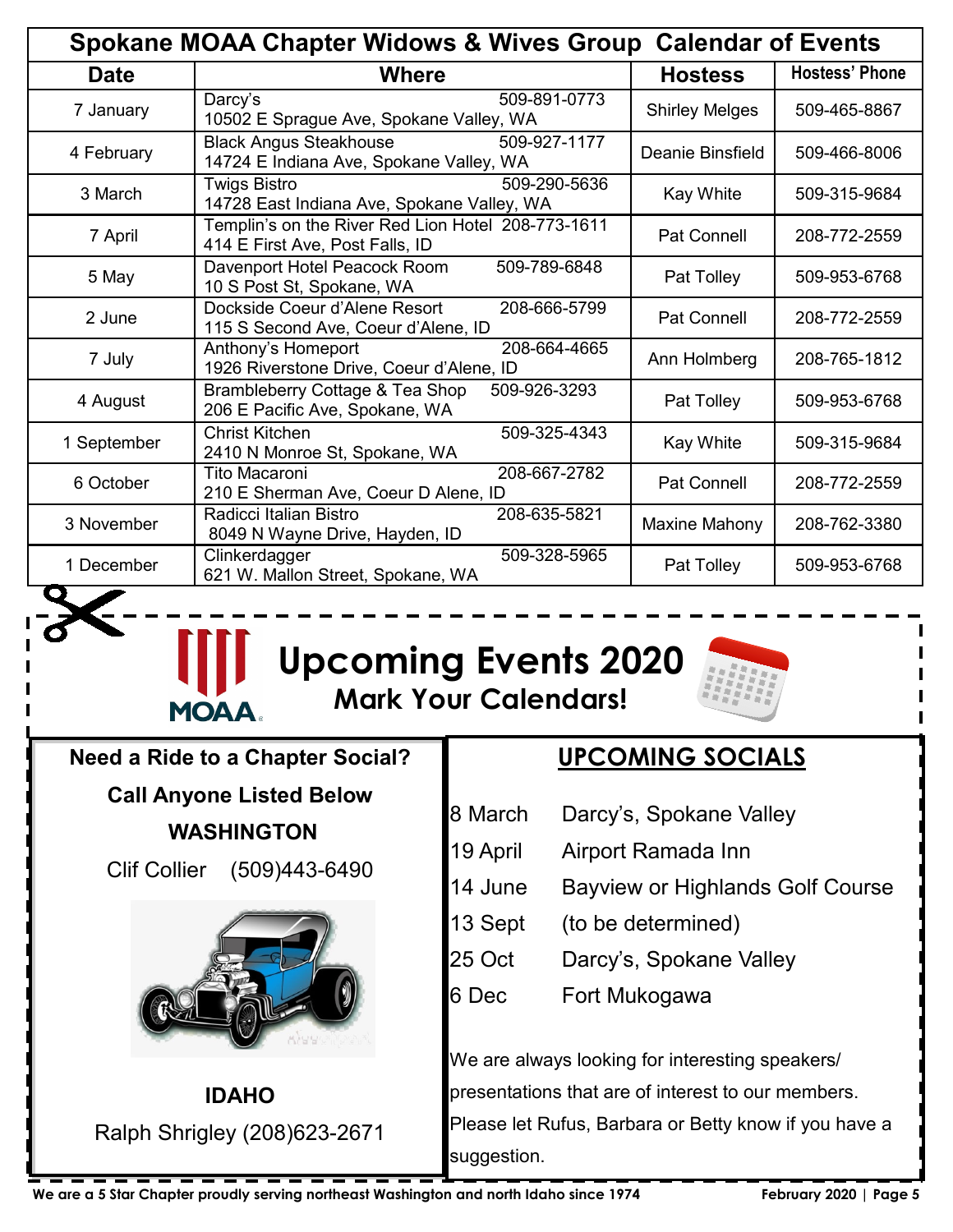## **Local Resources**

#### **Washington Attorney General's Military & Veteran Legal Resource Guide**

This guide summarizes in one place some of the many legal rights, protections, and resources available to Washington's military service members, veterans, and their families. It is designed to help promote awareness and understanding about the laws and protections among military service members, veterans, and others to help current and former military service members see the full benefit these laws provide.

**Topics Included: Legal Assistance • Consumer Protection • Employment • Education • Housing • Family Law • Health Care • Disability and More…** 

**The free guide can be downloaded at the following link or received by mail via written request to the address below:** 

http://www.atg.wa.gov/veteran-and-military-resources

*Washington State Office of the Attorney General Military & Veteran Assistance 800 5th Avenue, Suite 2000, Seattle, WA 98104* 

## **Fairchild AFB Retiree Activities Office (RAO)**

**TSgt Michael D. Knapp, USAF (Ret.), Director** 

 Bldg. 2040, 7 W. Arnold St., Ste. C2A, (509)247-5359 Hours: M-F 1000—1400 *They need volunteers to work four hours per month.* 

## **Casualty Assistance Officer**

**Erica Kerin is the casualty assistance officer for Fairchild AFB and surrounding area.** 

Bldg. 2040 at 7 W. Arnold St., (509)247-4488. *If you leave a message, she will call you back.* 

### **U.S. Air Force Legal Assistance Fairchild AFB Wing Headquarters (509)247-2838**

Legal Assistance: Tuesday & Thursday 0830-0930 Notary & Power of Attorney: Mon-Fri 0830-1600  *Call to find out if they can help with your legal needs.*  



## **8 March Social Event Reminders**



## **SUNDAY, 12:30 p.m. Social, 1:15 p.m. Buffet 10502 East Sprague, Spokane Valley, WA 99206**

**DIRECTIONS:** Darcy's is located just east of University Mall and has plenty of parking. West on I-90: Exit 289 (Pines), left on Indiana, then left on Pines to Sprague. Right to University Mall on left. East on I-90: Exit 287 (Argonne), right to Appleway Blvd, then turn left & go to University Rd. Left on University to Sprague. Left to University Mall.

## **PLEASE BRING**:

- 3 postage stamps & 6 return address labels per person
- Something for the raffle which will benefit MOAA Scholarship
- Gloves, hats, XL white T-shirts, hand warmers, canned meat or hygiene items for homeless veterans
- Plastic tube type hangers, postage stamps, and unused greeting cards for birthdays & anniversaries etc., small gift items for residents to celebrate family occasions, magazines, and craft items for Veterans Home.

*Need to cancel a reservation, contact Rufus Hoefer (509)443-6822 No later than noon Wednesday, 4 December for refund.*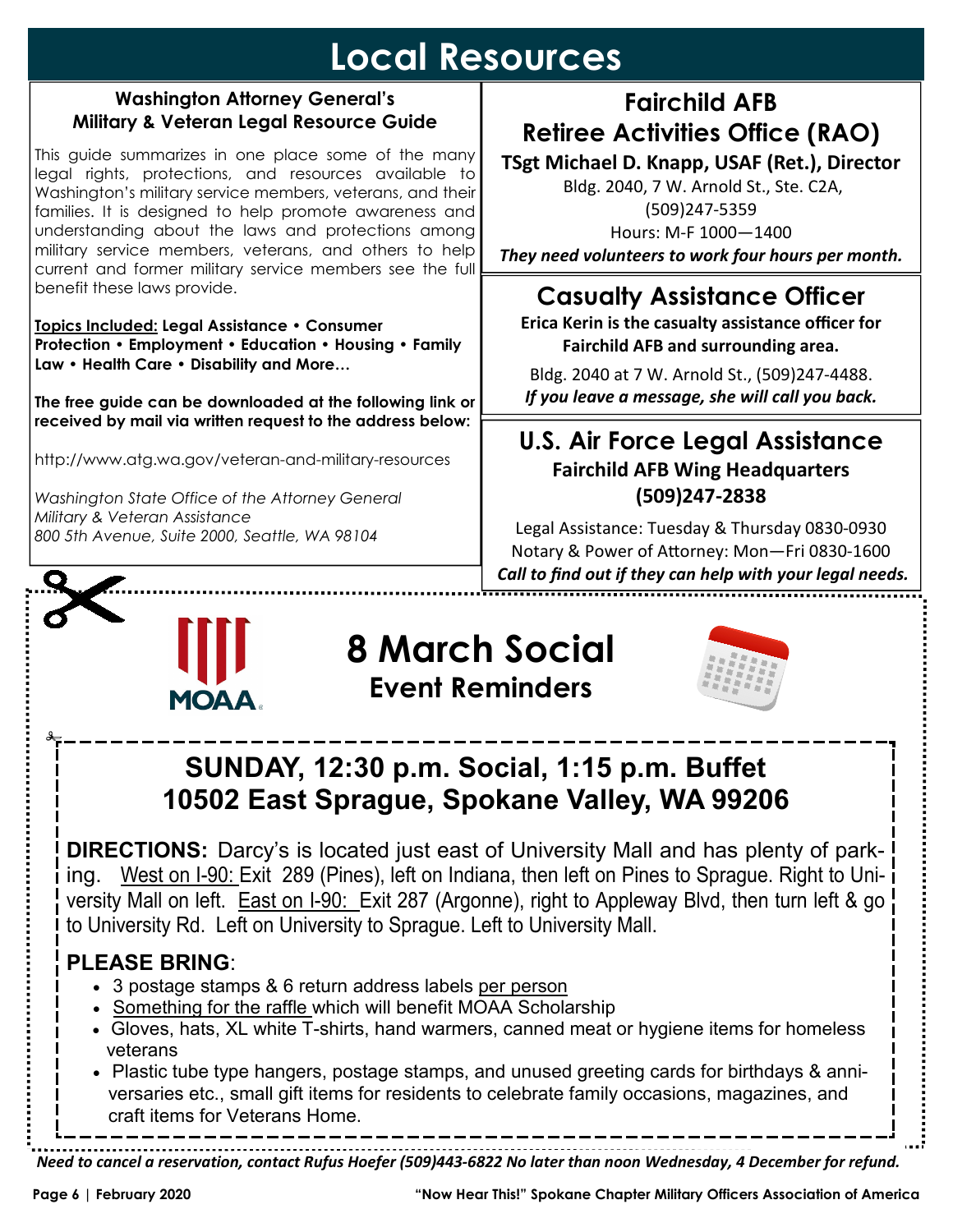| <b>Mailing Address</b>                                                                                                                                                                                             | <b>Social Registration March 2020</b>                                                                                                            |                                                                                                                                                                                                                                                                                                                                                                                                                      |
|--------------------------------------------------------------------------------------------------------------------------------------------------------------------------------------------------------------------|--------------------------------------------------------------------------------------------------------------------------------------------------|----------------------------------------------------------------------------------------------------------------------------------------------------------------------------------------------------------------------------------------------------------------------------------------------------------------------------------------------------------------------------------------------------------------------|
| Spokane Chapter, MOAA<br>P.O. Box 466                                                                                                                                                                              |                                                                                                                                                  | Please mail reservation early so we receive it no later than Wednesday, 4 March<br>To cancel a reservation, contact Rufus Hoefer (509) 443-6822 NLT Wednesday, 4 March for refund.                                                                                                                                                                                                                                   |
| <b>What's on the Menu:</b><br>Buffet of Prime Rib,<br>Salmon and Chicken<br>Cordon Bleu, feta Marsala<br>rice, garlic red potatoes,<br>veggies, salad and bread<br>sticks. Little bites for<br>desserts. Cash bar. | <u>Date &amp; Times</u><br>12:30 Social, 1:15 Buffet 10502 E. Sprague<br>Darcy's Spokane Valley. My check in the amount of \$_<br>mailbox above. | Location<br>Sunday, 8 March 2020 Darcy's, Spokane Valley<br>Cost is \$23 per person<br>Please reserve ____ places for the Sunday, 8 March social at<br>is enclosed $$23 x$ number of reservations). Make check<br>payable to "Spokane Chapter MOAA" and mail to chapter                                                                                                                                              |
| Name: __________________________                                                                                                                                                                                   |                                                                                                                                                  | Member/Guest (circle one) Name: __________________________ Member/Guest (circle one)                                                                                                                                                                                                                                                                                                                                 |
|                                                                                                                                                                                                                    |                                                                                                                                                  |                                                                                                                                                                                                                                                                                                                                                                                                                      |
|                                                                                                                                                                                                                    |                                                                                                                                                  |                                                                                                                                                                                                                                                                                                                                                                                                                      |
| Member Name: _<br>(Please print clearly)<br>[] Receive the chapter newsletter by email<br>[] Receive important information in a timely manner.<br>$\Box$                                                           | [ ] I would like to be added to the chapter email list. I specifically request to (check all that apply):                                        | so we can update our database. Thank you.<br>NOTE: We do not send junk email or spam. Also, we do not<br>give away, sell or trade anyone's email addresses.                                                                                                                                                                                                                                                          |
| My email address is: <i>(Please print clearly)</i><br>My mailing address, email address, and/or phone number has changed to:<br>wish to receive the newsletter while I'm away.                                     | [] I will be temporarily away starting _______________ and returning ___________________. I do / do not (circle one)                             |                                                                                                                                                                                                                                                                                                                                                                                                                      |
|                                                                                                                                                                                                                    |                                                                                                                                                  |                                                                                                                                                                                                                                                                                                                                                                                                                      |
| Fill out and Mail to: Spokane Chapter<br>Military Officers Association of America<br>P.O. Box 466, Veradale WA 99037<br>Please Print or Type: NAME                                                                 | <b>Join Today!</b><br>\$9/year or \$25 for 3 years                                                                                               | FREE Chapter Membership for NEW members thru 31 DEC 2020<br>Regular Member: \$15/year or \$40 for 3 years. Surviving Spouse:                                                                                                                                                                                                                                                                                         |
|                                                                                                                                                                                                                    |                                                                                                                                                  |                                                                                                                                                                                                                                                                                                                                                                                                                      |
|                                                                                                                                                                                                                    |                                                                                                                                                  | ZIP __________________________                                                                                                                                                                                                                                                                                                                                                                                       |
|                                                                                                                                                                                                                    |                                                                                                                                                  |                                                                                                                                                                                                                                                                                                                                                                                                                      |
|                                                                                                                                                                                                                    |                                                                                                                                                  |                                                                                                                                                                                                                                                                                                                                                                                                                      |
|                                                                                                                                                                                                                    |                                                                                                                                                  | <b>DATE OF RETIREMENT OR SEPARATION</b> (If Applicable) <b>CIVILIAN OCCUPATION</b>                                                                                                                                                                                                                                                                                                                                   |
| the Army, Navy, Marine Corps, Air Force, Coast Guard, U.S. Public Health Service, and National Oceanic and Atmospheric Administration.                                                                             |                                                                                                                                                  | To join Spokane Chapter, MOAA, membership is required in MOAA national. I am / am not (circle one) a current member of MOAA national.<br>Membership in the Spokane Chapter and MOAA national is open to present and former commissioned officers and warrant officers<br>(including retirees) with honorable service in any of the United States seven uniformed services (including National Guard and Reserves) of |
|                                                                                                                                                                                                                    |                                                                                                                                                  |                                                                                                                                                                                                                                                                                                                                                                                                                      |